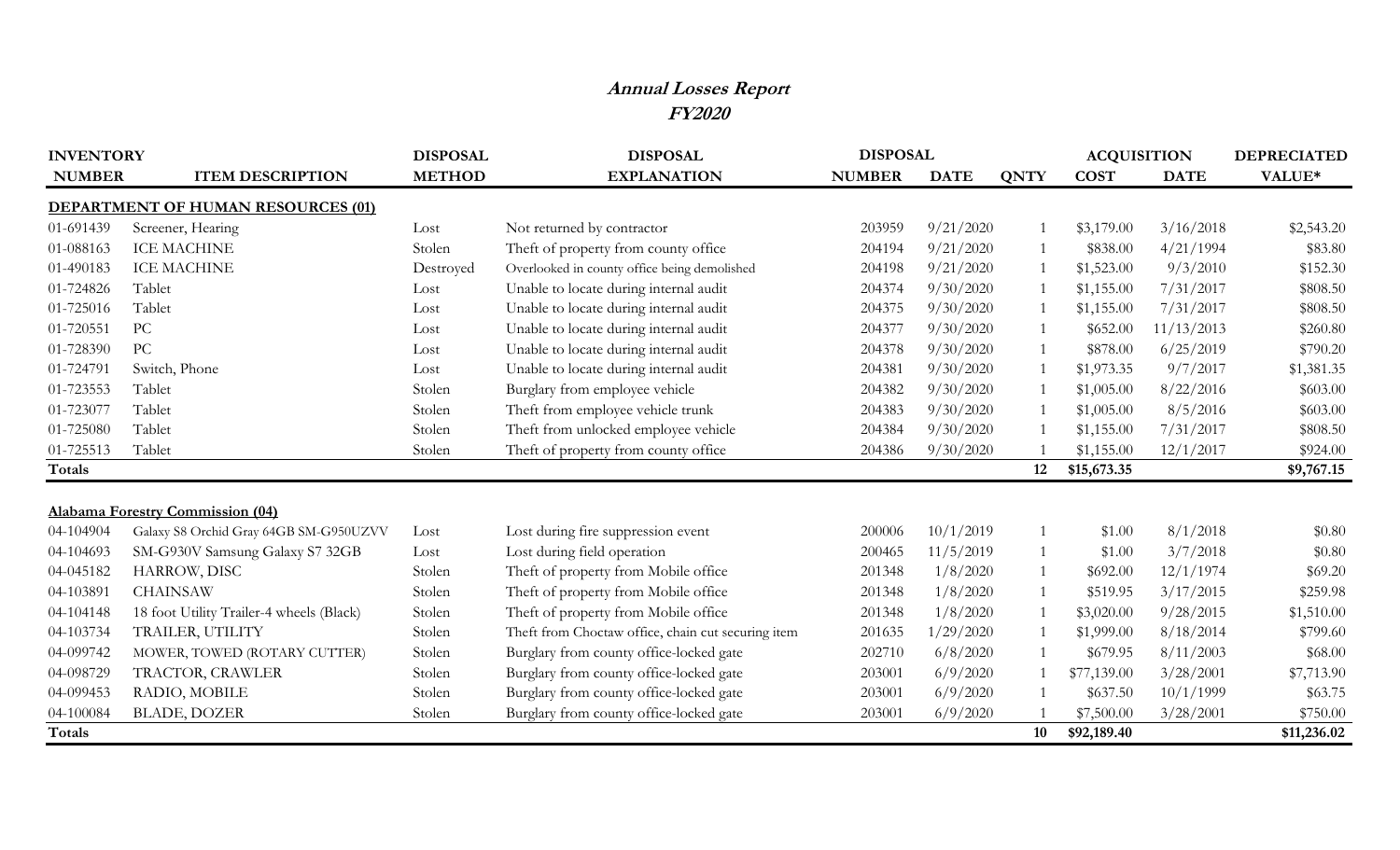| <b>INVENTORY</b> |                                        | <b>DISPOSAL</b> | <b>DISPOSAL</b>                          | <b>DISPOSAL</b> |             |                | <b>ACQUISITION</b> |             | <b>DEPRECIATED</b> |
|------------------|----------------------------------------|-----------------|------------------------------------------|-----------------|-------------|----------------|--------------------|-------------|--------------------|
| <b>NUMBER</b>    | <b>ITEM DESCRIPTION</b>                | <b>METHOD</b>   | <b>EXPLANATION</b>                       | <b>NUMBER</b>   | <b>DATE</b> | <b>QNTY</b>    | <b>COST</b>        | <b>DATE</b> | VALUE*             |
|                  | <b>Attorney General's Office (06)</b>  |                 |                                          |                 |             |                |                    |             |                    |
| 06-015623        | PISTOL, .40 CAL GLOCK 23               | Stolen          | Locked in empl vehicle stolen from hotel | 200168          | 10/21/2019  |                | \$429.00           | 3/14/2011   | \$42.90            |
| Totals           |                                        |                 |                                          |                 |             | $\mathbf{1}$   | \$429.00           |             | \$42.90            |
|                  |                                        |                 |                                          |                 |             |                |                    |             |                    |
|                  | <b>Department of Conservation (11)</b> |                 |                                          |                 |             |                |                    |             |                    |
| 11-099181        | <b>SAMSUNG GALAXY S8</b>               | Lost            | Unable to locate during internal audit   | 203912          | 9/25/2020   | $\mathbf{1}$   | \$696.00           | 4/9/2019    | \$626.40           |
| 11-099121        | <b>SAMSUNG GALAXY S8</b>               | Lost            | Unable to locate during internal audit   | 203912          | 9/25/2020   |                | \$696.00           | 4/15/2019   | \$626.40           |
| 11-099152        | <b>SAMSUNG GALAXY S8</b>               | Lost            | Unable to locate during internal audit   | 203912          | 9/25/2020   |                | \$696.00           | 6/24/2019   | \$626.40           |
| 11-099188        | <b>SAMSUNG GALAXY S8</b>               | Lost            | Unable to locate during internal audit   | 203912          | 9/25/2020   |                | \$696.00           | 2/6/2019    | \$626.40           |
| 11-020004        | <b>PUMP TRASH</b>                      | Stolen          | Burglary/theft from county office        | 204285          | 9/25/2020   |                | \$991.00           | 3/15/1986   | \$99.10            |
| 11-023835        | MOTOR JET 50HP                         | Stolen          | Burglary/theft from county office        | 204285          | 9/25/2020   |                | \$6,475.00         | 6/17/2002   | \$647.50           |
| 11-023834        | BOAT 15'2" ALUM W/DEPTH FINDER         | Stolen          | Burglary/theft from county office        | 204285          | 9/25/2020   |                | \$5,725.00         | 6/17/2002   | \$572.50           |
| 11-023836        | TRAILER ALUMINUM                       | Stolen          | Burglary/theft from county office        | 204285          | 9/25/2020   |                | \$1,500.00         | 6/17/2002   | \$150.00           |
| 11-021837        | MOWER TURF TIGER 61" W/ACCESS          | Stolen          | Burglary/theft from county office        | 204285          | 9/25/2020   |                | \$7,074.95         | 12/17/2002  | \$707.50           |
| 11-093592        | MOWER XMARK ZERO-TURN                  | Stolen          | Burglary/theft from county office        | 204285          | 9/25/2020   |                | \$7,429.00         | 2/24/2012   | \$1,485.80         |
| 11-093895        | AIR COMPRESSOR INGERSALL P1.51U        | Stolen          | Burglary/theft from county office        | 204285          | 9/25/2020   |                | \$926.61           | 11/27/2012  | \$277.98           |
| 11-095056        | HUMMINGBIRD DEPTHFINDER GPS            | Stolen          | Burglary/theft from county office        | 204285          | 9/25/2020   |                | \$595.81           | 3/4/2016    | \$357.49           |
| 11-095055        | HUMMINGBIRD DEPTHFINDER GPS            | Stolen          | Burglary/theft from county office        | 204285          | 9/25/2020   | $\overline{1}$ | \$427.81           | 3/4/2016    | \$256.69           |
| 11-095058        | HONDA WATER PUMP MODEL WB20XT3         | Stolen          | Burglary/theft from county office        | 204285          | 9/25/2020   |                | \$529.95           | 3/9/2016    | \$317.97           |
| 11-018869        | MOTOR OUTBOARD 9.9HP                   | Lost            | Unable to locate during internal audit   | 204293          | 9/25/2020   |                | \$980.00           | 12/15/1988  | \$98.00            |
| 11-022586        | FILE CABINET 5 DRAWER (W8)             | Lost            | Unable to locate during internal audit   | 204293          | 9/25/2020   |                | \$546.00           | 7/24/1997   | \$54.60            |
| 11-093169        | BODY ARMOR, PACA                       | Lost            | Unable to locate during internal audit   | 204293          | 9/25/2020   |                | \$592.52           | 12/7/2010   | \$59.25            |
| <b>Totals</b>    |                                        |                 |                                          |                 |             | 17             | \$36,577.65        |             | \$7,589.97         |
|                  |                                        |                 |                                          |                 |             |                |                    |             |                    |
|                  | <b>DEPARTMENT OF CORRECTIONS (12)</b>  |                 |                                          |                 |             |                |                    |             |                    |
| 12-073846        | RADIO PORTABLE                         | Lost            | Officer lost radio, will reimburse agcy  | 201558          | 1/24/2020   | $\mathbf{1}$   | \$420.00           | 3/21/2014   | \$168.00           |
| 12-072595        | <b>RADIO PORTABLE</b>                  | Lost            | Lost while refueling vehicles            | 203026          | 6/12/2020   |                | \$420.00           | 1/19/2010   | \$42.00            |
| 12-090408        | PISTOL 40 CALIBER SEMI-AUTOMATIC       | Stolen          | Burglary from personal vehicle at home   | 203776          | 8/20/2020   |                | \$357.00           | 3/15/2011   | \$35.70            |
| <b>Totals</b>    |                                        |                 |                                          |                 |             | $\mathbf{3}$   | \$1,197.00         |             | \$245.70           |
|                  |                                        |                 |                                          |                 |             |                |                    |             |                    |
|                  | Department of Education (15)           |                 |                                          |                 |             |                |                    |             |                    |
| 15-907761        | Hard Drive.MY-500.MAX                  | Lost            | Unable to locate during internal audit   | 200477          | 11/5/2019   |                | \$125.69           | 10/19/2011  | \$25.14            |
| 15-907758        | HardDrive.1TB.Seagate                  | Lost            | Unable to locate during internal audit   | 200477          | 11/5/2019   | $\mathbf{1}$   | \$93.06            | 10/14/2011  | \$18.61            |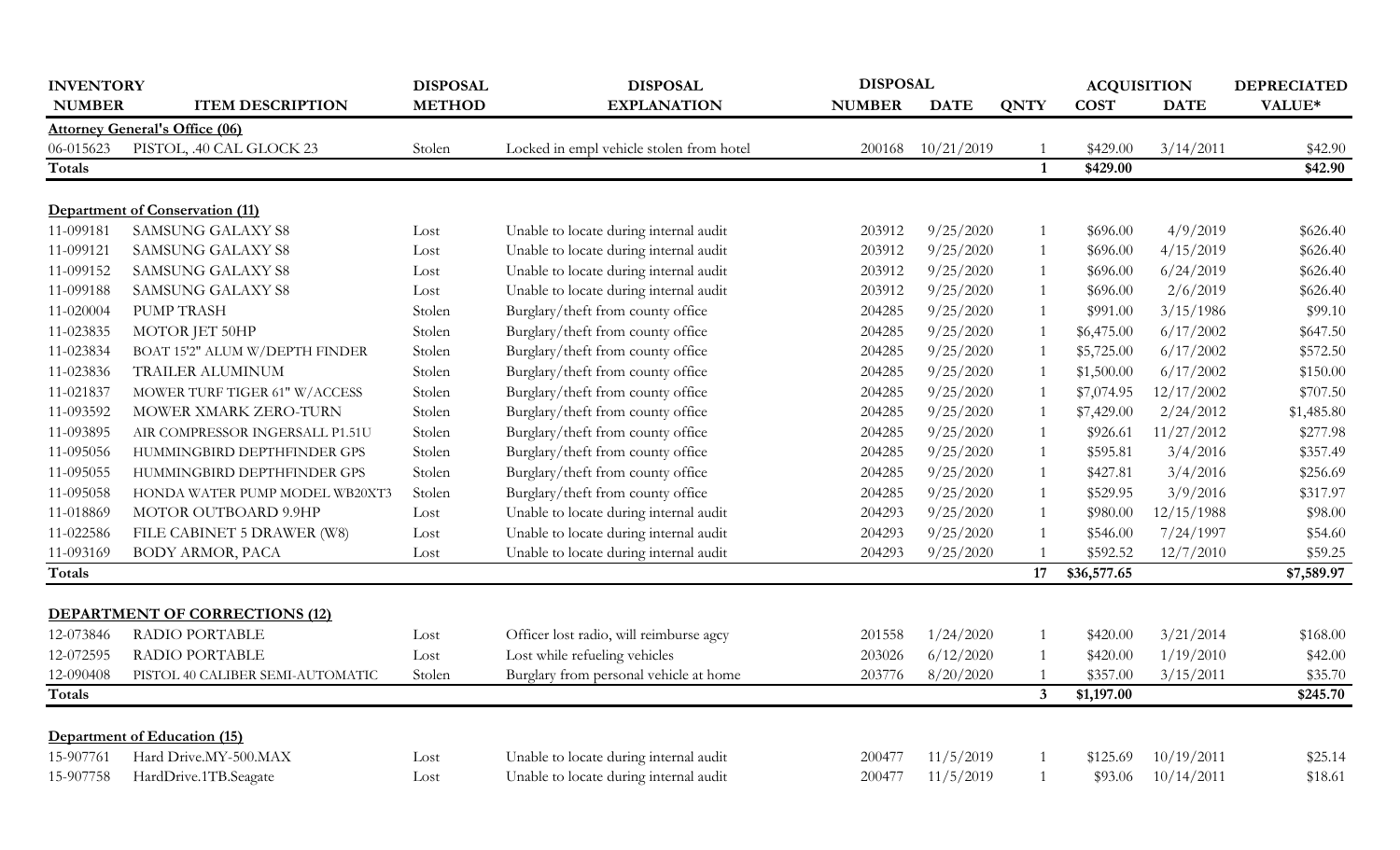|               | <b>INVENTORY</b>                 |               | <b>DISPOSAL</b>                        |               | <b>DISPOSAL</b> |                | <b>ACQUISITION</b> |             | <b>DEPRECIATED</b> |
|---------------|----------------------------------|---------------|----------------------------------------|---------------|-----------------|----------------|--------------------|-------------|--------------------|
| <b>NUMBER</b> | <b>ITEM DESCRIPTION</b>          | <b>METHOD</b> | <b>EXPLANATION</b>                     | <b>NUMBER</b> | <b>DATE</b>     | <b>QNTY</b>    | <b>COST</b>        | <b>DATE</b> | VALUE*             |
| 15-907734     | HardDrive.1AYBAi-750.Seagate     | Lost          | Unable to locate during internal audit | 200477        | 11/5/2019       | $\mathbf{1}$   | \$176.69           | 8/31/2011   | \$17.67            |
| 15-907732     | HardDrive.OS02696.Hitachi        | Lost          | Unable to locate during internal audit | 200477        | 11/5/2019       | -1             | \$79.83            | 8/31/2011   | \$7.98             |
| 15-907733     | HardDrive.OS02696.Hitachi        | Lost          | Unable to locate during internal audit | 200477        | 11/5/2019       |                | \$79.83            | 8/31/2011   | \$7.98             |
| 15-907728     | HardDrive.1TB.MyBook.W.Digital   | Lost          | Unable to locate during internal audit | 200477        | 11/5/2019       | $\mathbf{1}$   | \$109.34           | 8/15/2011   | \$10.93            |
| 15-908129     | HARD DRIVE.500GB.USB.2.5 IN      | Lost          | Unable to locate during internal audit | 200477        | 11/5/2019       | $\mathbf{1}$   | \$90.04            | 6/26/2012   | \$18.01            |
| 15-908152     | HARD DRIVE.EXTERNAL.3TB.         | Lost          | Unable to locate during internal audit | 200477        | 11/5/2019       | 1              | \$170.77           | 7/13/2012   | \$34.15            |
| 15-908221     | HARD DRIVE.EXTERNAL.MY PASSPORT  | Lost          | Unable to locate during internal audit | 200477        | 11/5/2019       |                | \$79.99            | 7/30/2012   | \$16.00            |
| 15-908469     | TOUCHPAD.WIRELESS.NOTEBOOK       | Lost          | Unable to locate during internal audit | 200477        | 11/5/2019       | $\mathbf{1}$   | \$69.99            | 12/13/2012  | \$21.00            |
| 15-908470     | TOUCHPAD.WIRELESS.NOTEBOOK       | Lost          | Unable to locate during internal audit | 200477        | 11/5/2019       | $\mathbf{1}$   | \$69.99            | 12/13/2012  | \$21.00            |
| 15-908498     | HARD DRIVE.EXT 1TB.USB           | Lost          | Unable to locate during internal audit | 200477        | 11/5/2019       | $\overline{1}$ | \$100.39           | 1/7/2013    | \$30.12            |
| 15-908499     | HARD DRIVE.EXTERNAL 1TB.USB      | Lost          | Unable to locate during internal audit | 200477        | 11/5/2019       | $\mathbf{1}$   | \$100.39           | 1/7/2013    | \$30.12            |
| 15-908513     | HARD DRIVE.EXTERNAL 1TB          | Lost          | Unable to locate during internal audit | 200477        | 11/5/2019       | $\mathbf{1}$   | \$119.99           | 7/22/2009   | \$12.00            |
| 15-907132     | DRIVE.HARD.MYBK ESS.USB.EXT      | Lost          | Unable to locate during internal audit | 200477        | 11/5/2019       | $\mathbf{1}$   | \$109.69           | 4/28/2010   | \$10.97            |
| 15-907133     | DRIVE.HARD.MYBK ESS.USB.EXT      | Lost          | Unable to locate during internal audit | 200477        | 11/5/2019       | 1              | \$109.67           | 4/28/2010   | \$10.97            |
| 15-903596     | PALM, PC, IPAQ POCKET PC         | Lost          | Unable to locate during internal audit | 200477        | 11/5/2019       | $\overline{1}$ | \$478.38           | 11/4/2003   | \$47.84            |
| 15-907125     | HARD DRIVE.USB.2.0.1TB           | Lost          | Unable to locate during internal audit | 200477        | 11/5/2019       | $\mathbf{1}$   | \$104.44           | 4/21/2010   | \$10.44            |
| 15-907126     | HARD DRIVE.USB.2.0.1TB           | Lost          | Unable to locate during internal audit | 200477        | 11/5/2019       | $\mathbf{1}$   | \$104.44           | 4/21/2010   | \$10.44            |
| 15-907127     | HARD DRIVE.USB.2.0.1TB           | Lost          | Unable to locate during internal audit | 200477        | 11/5/2019       |                | \$104.44           | 4/21/2010   | \$10.44            |
| 15-907277     | EXTERNAL.DRIVE.USB.DVD.RW        | Lost          | Unable to locate during internal audit | 200477        | 11/5/2019       |                | \$80.00            | 11/2/2010   | \$8.00             |
| 15-907278     | EXTERNAL.DRIVE.USB.DVD.RW        | Lost          | Unable to locate during internal audit | 200477        | 11/5/2019       | $\mathbf{1}$   | \$80.00            | 11/2/2010   | \$8.00             |
| 15-907279     | EXTERNAL.DRIVE.USB.DVD.RW        | Lost          | Unable to locate during internal audit | 200477        | 11/5/2019       |                | \$80.00            | 11/2/2010   | \$8.00             |
| 15-906858     | HARDDRIVE.EXT.PORTABLE           | Lost          | Unable to locate during internal audit | 200477        | 11/5/2019       | $\mathbf{1}$   | \$157.00           | 6/24/2009   | \$15.70            |
| 15-906859     | HARDDRIVE.EXT.PORTABLE           | Lost          | Unable to locate during internal audit | 200477        | 11/5/2019       | $\mathbf{1}$   | \$157.00           | 6/24/2009   | \$15.70            |
| 15-906869     | HARD DRIVE.EXTERNAL              | Lost          | Unable to locate during internal audit | 200477        | 11/5/2019       | $\mathbf{1}$   | \$133.05           | 7/13/2009   | \$13.31            |
| 15-906870     | HARD DRIVE.EXTERNAL              | Lost          | Unable to locate during internal audit | 200477        | 11/5/2019       | $\overline{1}$ | \$133.05           | 7/13/2009   | \$13.31            |
| 15-906910     | MY PASSPORT ESSENTIAL HARD DRIVE | Lost          | Unable to locate during internal audit | 200477        | 11/5/2019       | -1             | \$83.71            | 7/30/2009   | \$8.37             |
| 15-906933     | HARD DRIVE.MY PASSPORT           | Lost          | Unable to locate during internal audit | 200477        | 11/5/2019       | $\overline{1}$ | \$109.18           | 9/4/2009    | \$10.92            |
| 15-906945     | HARDDRIVE-MY PASSPORT ESSENTIAL  | Lost          | Unable to locate during internal audit | 200477        | 11/5/2019       | 1              | \$128.67           | 10/5/2009   | \$12.87            |
| 15-061263     | <b>SURFACE BOOK.MICRO</b>        | Lost          | Left behind at hotel after conference  | 200495        | 11/5/2019       |                | \$2,153.82         | 7/24/2018   | \$1,723.06         |
| 15-058711     | iPad2.Wi-Fi.Apple                | Lost          | Unable to locate during internal audit | 200518        | 11/7/2019       |                | \$479.00           | 6/15/2011   | \$47.90            |
| 15-058883     | CPU.Laptop.Lati E6520.Dell       | Lost          | Unable to locate during internal audit | 200518        | 11/7/2019       | -1             | \$1,343.00         | 12/28/2011  | \$268.60           |
| 15-059356     | IPAD.WI-FI.APPLE                 | Lost          | Unable to locate during internal audit | 200518        | 11/7/2019       |                | \$499.00           | 6/27/2013   | \$149.70           |
| 15-052783     | Drive.Super Disk.Imation         | Lost          | Unable to locate during internal audit | 200899        | 11/15/2019      |                | \$149.00           | 3/29/2000   | \$14.90            |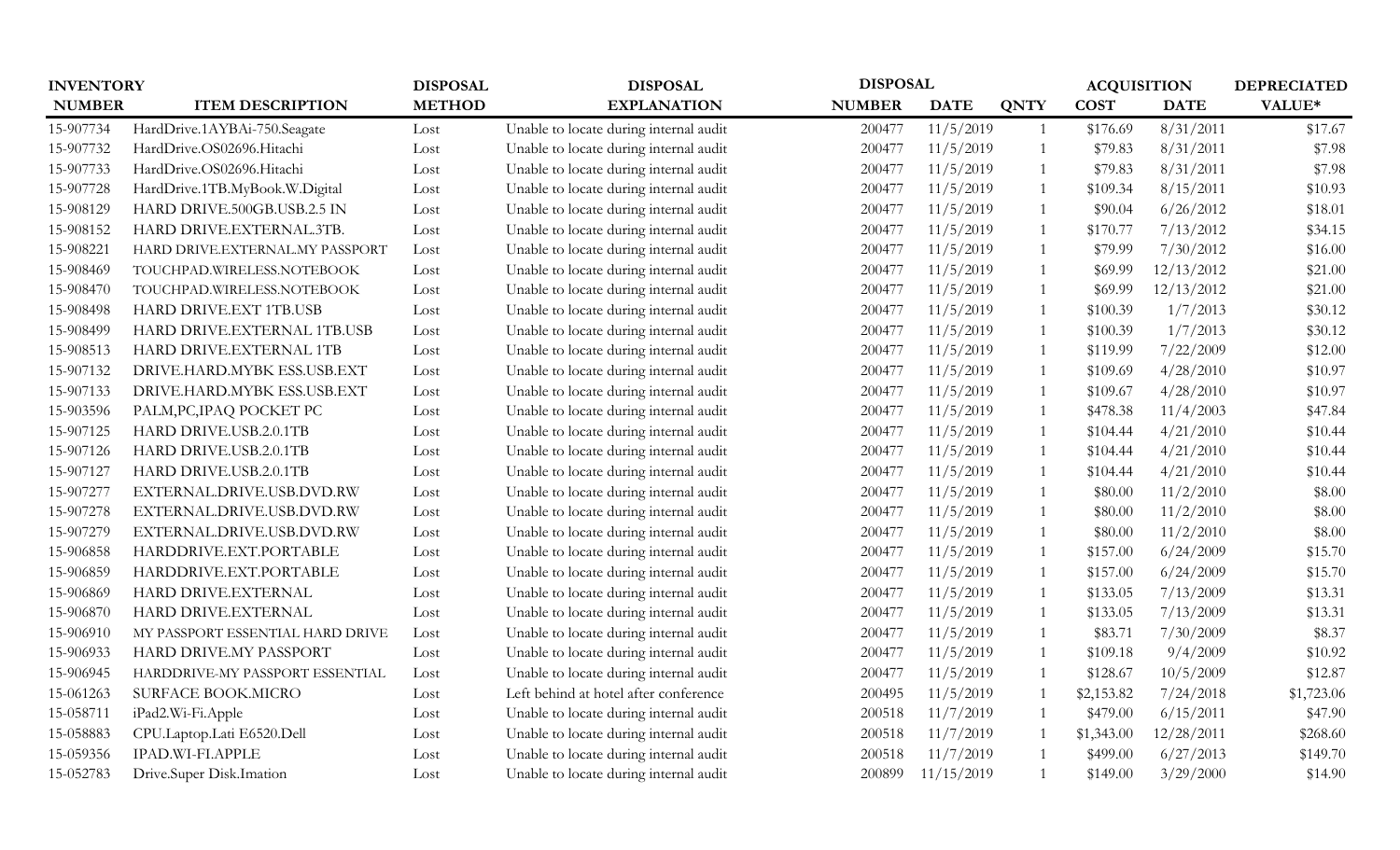|               | <b>INVENTORY</b>                                  |               | <b>DISPOSAL</b>                         |               | <b>DISPOSAL</b> |                |             |             | <b>ACQUISITION</b> |  | <b>DEPRECIATED</b> |
|---------------|---------------------------------------------------|---------------|-----------------------------------------|---------------|-----------------|----------------|-------------|-------------|--------------------|--|--------------------|
| <b>NUMBER</b> | <b>ITEM DESCRIPTION</b>                           | <b>METHOD</b> | <b>EXPLANATION</b>                      | <b>NUMBER</b> | <b>DATE</b>     | <b>QNTY</b>    | <b>COST</b> | <b>DATE</b> | VALUE*             |  |                    |
| 15-058728     | CPU.Desktop.Opti 790.Dell                         | Lost          | Unable to locate during internal audit  | 200899        | 11/15/2019      | 1              | \$865.00    | 7/15/2011   | \$86.50            |  |                    |
| 15-907820     | Hard Drive.C3C.Western Digital                    | Lost          | Unable to locate during internal audit  | 200899        | 11/15/2019      | 1              | \$175.00    | 12/12/2011  | \$35.00            |  |                    |
| 15-907737     | HardDrive.1AYBAi-750.Seagate                      | Lost          | Unable to locate during internal audit  | 200899        | 11/15/2019      | 1              | \$176.69    | 8/31/2011   | \$17.67            |  |                    |
| 15-908223     | HARD DRIVE.EXT. PASSPORT                          | Lost          | Unable to locate during internal audit  | 200899        | 11/15/2019      | 1              | \$79.99     | 7/30/2012   | \$16.00            |  |                    |
| 15-907915     | DRIVE.EXTERNAL.GOFLEX                             | Lost          | Unable to locate during internal audit  | 200899        | 11/15/2019      | 1              | \$179.00    | 2/17/2012   | \$35.80            |  |                    |
| 15-907916     | DRIVE.EXTERNAL.GOFLEX                             | Lost          | Unable to locate during internal audit  | 200899        | 11/15/2019      | $\overline{1}$ | \$179.00    | 2/17/2012   | \$35.80            |  |                    |
| 15-059294     | LAPTOP.E6530                                      | Lost          | Unable to locate during internal audit  | 200899        | 11/15/2019      | $\overline{1}$ | \$1,543.18  | 3/12/2013   | \$462.95           |  |                    |
| 15-059944     | CPU.LAPTOP.E6440.DELL                             | Lost          | Unable to locate during internal audit  | 200899        | 11/15/2019      | $\overline{1}$ | \$1,142.83  | 7/22/2014   | \$457.13           |  |                    |
| Totals        |                                                   |               |                                         |               |                 | 43             | \$12,583.22 |             | \$3,836.99         |  |                    |
|               | <b>DEPARTMENT OF LABOR (25)</b>                   |               |                                         |               |                 |                |             |             |                    |  |                    |
| 25-FP0815     | TRACTOR KUBOTA RTV900G-H                          | Stolen        | Burglary from county office-locked gate | 203010        | 6/18/2020       | -1             | \$9,711.00  | 10/26/2005  | \$971.10           |  |                    |
| 25-FP0921     | utility trailer                                   | Stolen        | Burglary from county office-locked gate | 203010        | 6/18/2020       | $\overline{1}$ | \$2,225.00  | 7/28/2015   | \$1,112.50         |  |                    |
| 25-056046     | PROJECTOR MULTI-MEDIA                             | Lost          | Unable to locate during 2019 audit      | 203699        | 8/11/2020       | 1              | \$1,032.00  | 4/30/2004   | \$103.20           |  |                    |
| 25-056768     | <b>MONITOR FLAT BLACK 19"</b>                     | Lost          | Unable to locate during 2019 audit      | 203699        | 8/11/2020       | $\mathbf{1}$   | \$654.84    | 6/29/2004   | \$65.48            |  |                    |
| 25-057061     | <b>19" FLAT MONITOR</b>                           | Lost          | Unable to locate during 2019 audit      | 203699        | 8/11/2020       | 1              | \$654.84    | 9/8/2004    | \$65.48            |  |                    |
| 25-058654     | COMPUTER HP DC7900 ULTRA SLIM                     | Lost          | Unable to locate during 2019 audit      | 203699        | 8/11/2020       | $\mathbf{1}$   | \$801.00    | 12/10/2009  | \$80.10            |  |                    |
| 25-058825     | COMPUTER HP DC7900 ULTRA SLIM                     | Lost          | Unable to locate during 2019 audit      | 203699        | 8/11/2020       | 1              | \$801.00    | 12/18/2009  | \$80.10            |  |                    |
| 25-059377     | <b>COMPUTER</b>                                   | Lost          | Unable to locate during 2019 audit      | 203699        | 8/11/2020       | 1              | \$929.00    | 4/22/2010   | \$92.90            |  |                    |
| 25-059740     | <b>COMPUTER HP 8000 ELITE</b>                     | Lost          | Unable to locate during 2019 audit      | 203699        | 8/11/2020       | 1              | \$802.00    | 1/31/2012   | \$160.40           |  |                    |
| 25-060238     | LAPTOP HP 8570P                                   | Lost          | Unable to locate during 2019 audit      | 203699        | 8/11/2020       |                | \$1,253.00  | 11/19/2012  | \$375.90           |  |                    |
| 25-060246     | LAPTOP HP 8570P                                   | Lost          | Unable to locate during 2019 audit      | 203699        | 8/11/2020       | $\overline{1}$ | \$1,253.00  | 11/19/2012  | \$375.90           |  |                    |
| 25-060258     | LAPTOP HP 8570P                                   | Lost          | Unable to locate during 2019 audit      | 203699        | 8/11/2020       | $\overline{1}$ | \$1,253.00  | 11/19/2012  | \$375.90           |  |                    |
| 25-060277     | LAPTOP HP 8570P                                   | Lost          | Unable to locate during 2019 audit      | 203699        | 8/11/2020       | $\overline{1}$ | \$1,253.00  | 11/19/2012  | \$375.90           |  |                    |
| 25-060318     | laptop computer                                   | Lost          | Unable to locate during 2019 audit      | 203699        | 8/11/2020       |                | \$1,253.00  | 11/19/2012  | \$375.90           |  |                    |
| Totals        |                                                   |               |                                         |               |                 | 14             | \$23,875.68 |             | \$4,610.77         |  |                    |
|               |                                                   |               |                                         |               |                 |                |             |             |                    |  |                    |
|               | <b>ALABAMA BUREAU OF PARDONS AND PAROLES (31)</b> |               |                                         |               |                 |                |             |             |                    |  |                    |
| 31-010625     | RADIO VHF SPECTRA MOBILE 2-WAY                    | Lost          | Mounted under dash in surplused vehicle | 200002        | 10/1/2019       | 1              | \$1,796.05  | 7/28/1996   | \$179.61           |  |                    |
| 31-010630     | MOTOROLA ANALOG MOBILE RADIO                      | Lost          | Mounted under dash in surplused vehicle | 200002        | 10/1/2019       | $\overline{1}$ | \$2,109.70  | 9/28/2000   | \$210.97           |  |                    |
| 31-010660     | RADIO VHF SPECTRAMOTOROLA 2-WAY                   | Lost          | Mounted under dash in surplused vehicle | 200002        | 10/1/2019       | 1              | \$1,796.05  | 7/28/1996   | \$179.61           |  |                    |
| 31-010895     | RADIOSPECTRA TWO WAY                              | Lost          | Mounted under dash in surplused vehicle | 200002        | 10/1/2019       |                | \$1,960.10  | 6/28/2000   | \$196.01           |  |                    |
| 31-013674     | RADIO MOBILE CAR MOTOROLA                         | Lost          | Mounted under dash in surplused vehicle | 200002        | 10/1/2019       | $\mathbf{1}$   | \$5,361.19  | 5/25/2004   | \$536.12           |  |                    |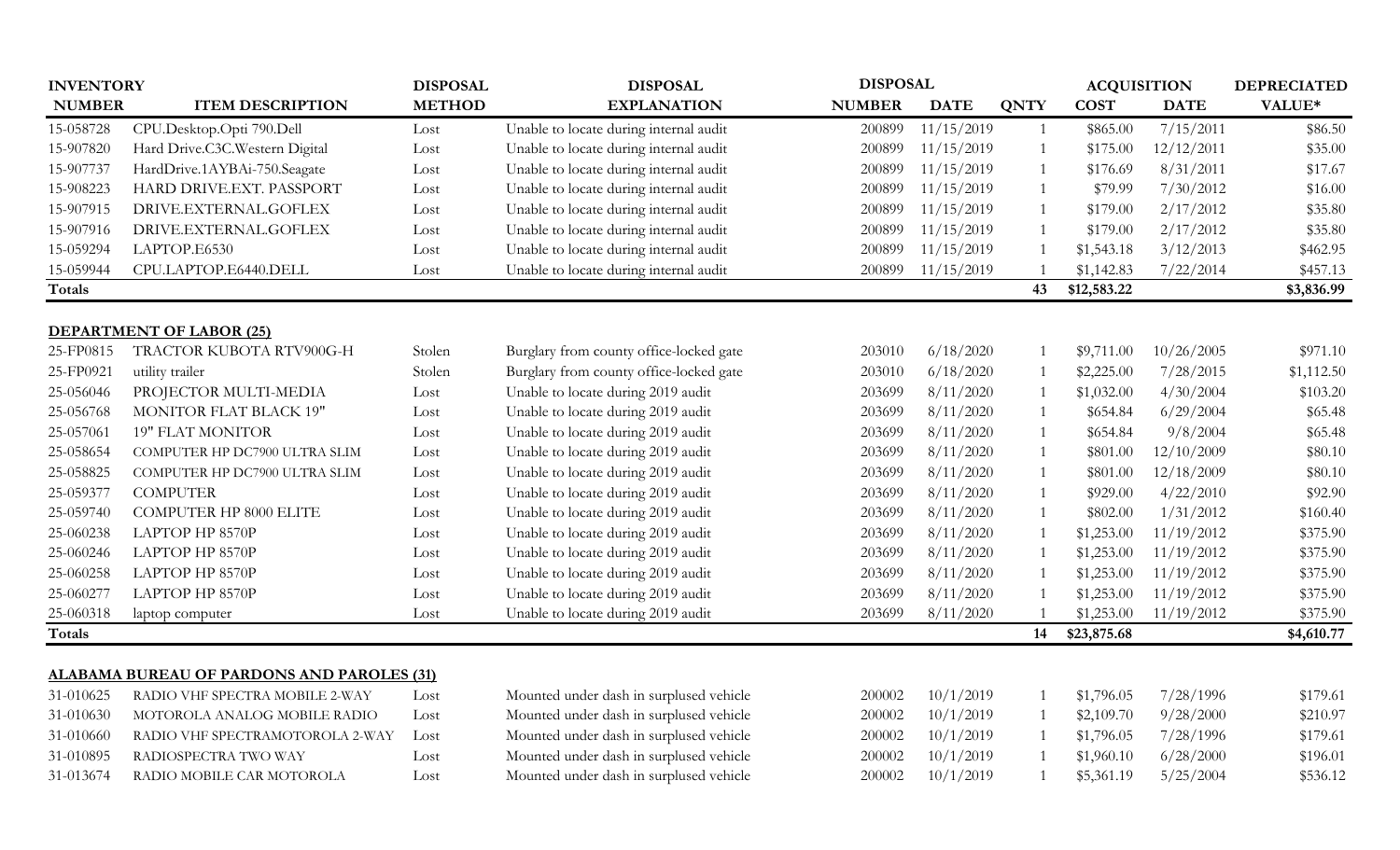|               | <b>INVENTORY</b>                           |               | <b>DISPOSAL</b>                                          | <b>DISPOSAL</b> |             |              | <b>ACQUISITION</b> |             | <b>DEPRECIATED</b> |
|---------------|--------------------------------------------|---------------|----------------------------------------------------------|-----------------|-------------|--------------|--------------------|-------------|--------------------|
| <b>NUMBER</b> | <b>ITEM DESCRIPTION</b>                    | <b>METHOD</b> | <b>EXPLANATION</b>                                       | <b>NUMBER</b>   | <b>DATE</b> | <b>QNTY</b>  | <b>COST</b>        | <b>DATE</b> | VALUE*             |
| 31-016232     | IPHONE 6S, SPACE GRAY, 32GB                | Stolen        | Misplaced by employee                                    | 200003          | 10/1/2019   | $\mathbf{1}$ | \$500.00           | 2/6/2018    | \$400.00           |
| 31-016227     | IPHONE 6S, SPACE GRAY, 32GB                | Lost          | Possibly sent to Surplus as non-tagged item              | 200004          | 10/1/2019   |              | \$500.00           | 1/31/2018   | \$400.00           |
| 31-016263     | IPHONE 7, BLACK, 32GB                      | Lost          | Possibly sent to Surplus as non-tagged item              | 200004          | 10/1/2019   | -1           | \$500.00           | 3/12/2018   | \$400.00           |
| 31-016697     | IPHONE 7, BLACK, 32GB                      | Lost          | Unable to locate during audit                            | 200032          | 10/3/2019   | 1            | \$549.00           | 9/21/2018   | \$439.20           |
| 31-016755     | IPHONE 7, BLACK, 32GB                      | Lost          | Unable to locate during audit                            | 200032          | 10/3/2019   | 1            | \$549.00           | 10/12/2018  | \$494.10           |
| 31-016781     | IPHONE 7, BLACK, 32GB                      | Lost          | Unable to locate during audit                            | 200032          | 10/3/2019   |              | \$549.00           | 10/30/2018  | \$494.10           |
| 31-014789     | GLOCK 22 .40 CAL                           | Stolen        | Burglary of locked employee vehicle                      | 200113          | 10/29/2019  |              | \$357.00           | 2/21/2017   | \$249.90           |
| 31-016704     | IPHONE 7, BLACK, 32GB                      | Lost          | Unable to locate during audit                            | 200120          | 10/15/2019  |              | \$549.00           | 9/21/2018   | \$439.20           |
| 31-010602     | Server Back up Tape                        | Lost          | Unable to locate during audit                            | 200827          | 11/18/2019  |              | \$14,826.00        | 11/29/2006  | \$1,482.60         |
| 31-013420     | FUJITSU BUSINESS CRITICAL SERVER           | Lost          | Unable to locate during audit                            | 200827          | 11/18/2019  |              | \$2,238.45         | 2/11/2014   | \$895.38           |
| 31-013549     | MY PASSPORT ULTRA HARD DRIVE               | Lost          | Unable to locate during audit                            | 200827          | 11/18/2019  |              | \$99.99            | 7/10/2014   | \$40.00            |
| 31-013551     | MY PASSPORT ULTRA HARD DRIVE               | Lost          | Unable to locate during audit                            | 200827          | 11/18/2019  |              | \$99.99            | 7/10/2014   | \$40.00            |
| 31-013977     | port switch                                | Lost          | Unable to locate during audit                            | 200827          | 11/18/2019  |              | \$342.72           | 6/21/2016   | \$205.63           |
| 31-014038     | cradlepoint                                | Lost          | Unable to locate during audit                            | 200827          | 11/18/2019  |              | \$940.18           | 8/2/2016    | \$564.11           |
| 31-014776     | <b>CISCO ETHERNET SWITCH</b>               | Lost          | Unable to locate during audit                            | 200827          | 11/18/2019  |              | \$600.55           | 2/6/2017    | \$420.39           |
| 31-014777     | <b>CISCO ETHERNET SWITCH</b>               | Lost          | Unable to locate during audit                            | 200827          | 11/18/2019  |              | \$600.55           | 2/6/2017    | \$420.39           |
| 31-014578     | <b>CISCO ETHERNET SWITCH</b>               | Lost          | Unable to locate during audit                            | 200827          | 11/18/2019  |              | \$600.55           | 2/6/2017    | \$420.39           |
| 31-014579     | <b>CISCO ETHERNET SWITCH</b>               | Lost          | Unable to locate during audit                            | 200827          | 11/18/2019  |              | \$600.55           | 2/6/2017    | \$420.39           |
| 31-016464     | DELL A8245208 2TB USB 3.0 port hard drive  | Lost          | Unable to locate during audit                            | 200827          | 11/18/2019  |              | \$136.42           | 8/10/2018   | \$109.14           |
| 31-016465     | DELL A8245208 2TB USB 3.0 port hard drive  | Lost          | Unable to locate during audit                            | 200827          | 11/18/2019  |              | \$136.42           | 8/10/2018   | \$109.14           |
| 31-012352     | LOVE SEAT                                  | Destroyed     | Broken-Maintenance staff disposed w/o paperwork          | 200918          | 11/19/2019  |              | \$529.00           | 4/1/1994    | \$52.90            |
| 31-017407     | Camcorder                                  | Stolen        | Theft of property from office                            | 201975          | 3/3/2020    |              | \$2,142.20         | 2/4/2020    | \$2,142.20         |
| 31-016069     | GLOCK 22 40 GEN 4 PISTOL w/ SIGHTS         | Stolen        | Theft of property from unlocked vehicle                  | 202754          | 5/19/2020   |              | \$357.00           | 10/18/2017  | \$285.60           |
| 31-016638     | IPHONE 7, BLACK, 32GB                      | Lost          | Misplaced/lost by employee                               | 202755          | 6/12/2020   |              | \$549.00           | 9/20/2018   | \$439.20           |
| <b>Totals</b> |                                            |               |                                                          |                 |             | 29           | \$41,875.66        |             | \$12,666.23        |
|               |                                            |               |                                                          |                 |             |              |                    |             |                    |
|               | <b>ALABAMA LAW ENFORCEMENT AGENCY (35)</b> |               |                                                          |                 |             |              |                    |             |                    |
| 35-080217     | DOCKING STATION, HAVIS DELL DS             | Lost          | Misplaced by technician when replaced w/new one          | 200019          | 10/2/2019   |              | \$557.30           | 4/9/2014    | \$222.92           |
| 35-091910     | BODY CAMERA W/DOCKING CHARGER              | Lost          | Fell off uniform during foot pursuit                     | 200021          | 10/2/2019   |              | \$927.00           | 3/13/2017   | \$648.90           |
| 35-075069     | TRAILER UTILITY SINGLE AXLE                | Lost          | Misplaced after turning in to auto shop                  | 200022          | 10/2/2019   |              | \$1,120.00         | 4/20/2010   | \$112.00           |
| 35-090975     | BODY CAMERA W/DOCKING CHARGER              | Lost          | Employee lost when swapping vehichles/reimbursed agcy    | 200324          | 10/25/2019  |              | \$927.00           | 3/13/2017   | \$648.90           |
| 35-089095     | PRINTER HP LJ ENT M604N                    | Lost          | Employee promoted, items left in old office & not transf | 200891          | 11/15/2019  |              | \$643.08           | 8/28/2015   | \$321.54           |
| 35-091309     | BODY CAMERA W/DOCKING CHARGER              | Lost          | Lost from uniform during shift                           | 201773          | 2/13/2020   |              | \$927.00           | 3/13/2017   | \$648.90           |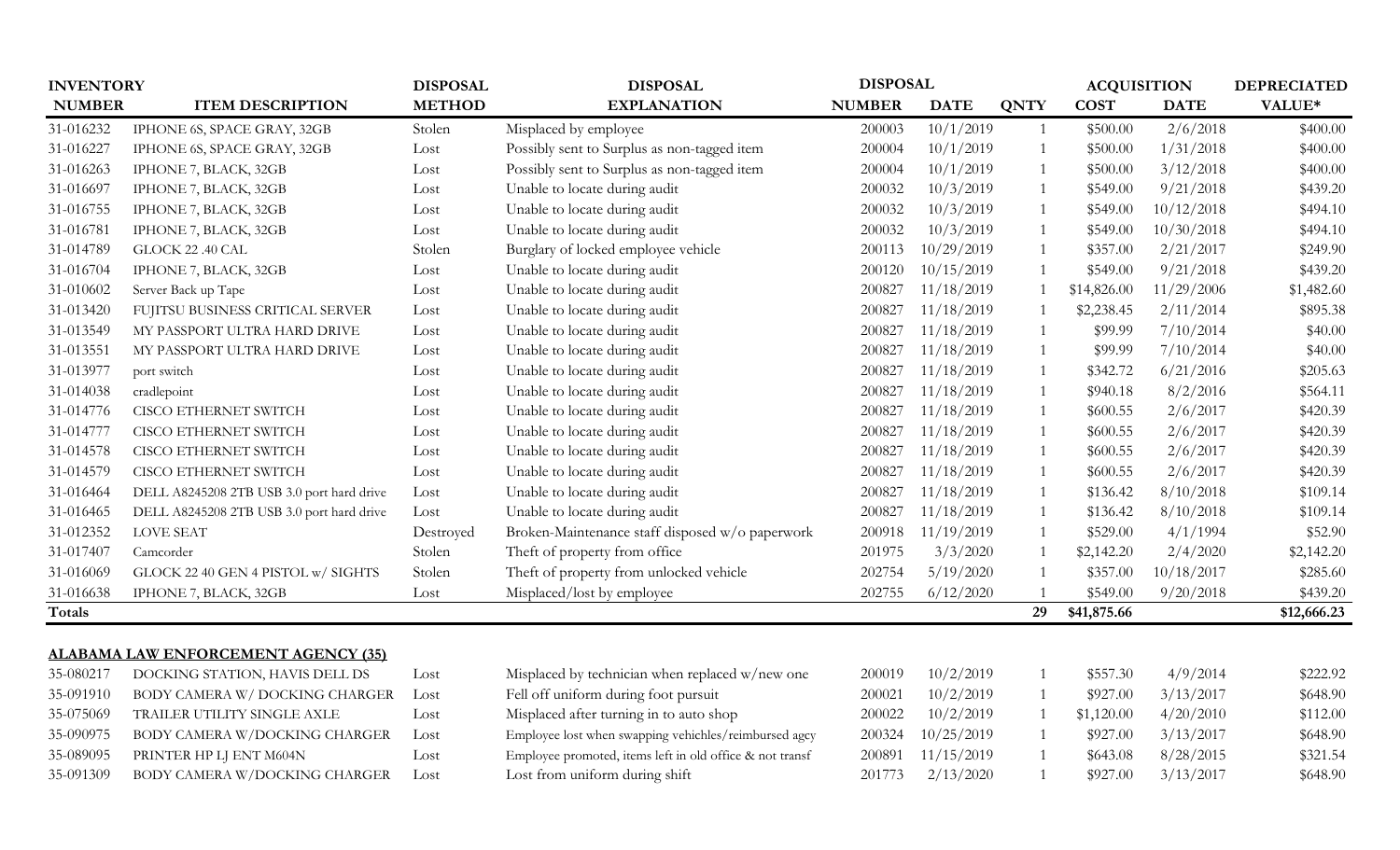| <b>INVENTORY</b> |                                          | <b>DISPOSAL</b> | <b>DISPOSAL</b>                                 |               | <b>DISPOSAL</b> |                | <b>ACQUISITION</b> |             | <b>DEPRECIATED</b> |
|------------------|------------------------------------------|-----------------|-------------------------------------------------|---------------|-----------------|----------------|--------------------|-------------|--------------------|
| <b>NUMBER</b>    | <b>ITEM DESCRIPTION</b>                  | <b>METHOD</b>   | <b>EXPLANATION</b>                              | <b>NUMBER</b> | <b>DATE</b>     | <b>QNTY</b>    | <b>COST</b>        | <b>DATE</b> | VALUE*             |
| 35-092133        | BODY CAMERA W/DOCKING CHARGER            | Lost            | Lost from uniform during shift                  | 201773        | 2/13/2020       | $\overline{1}$ | \$927.00           | 3/13/2017   | \$648.90           |
| 35-092561        | GPS COVERT STEALTH                       | Lost            | Lost during covert operation                    | 202860        | 5/19/2020       |                | \$1,505.92         | 5/17/2017   | \$1,054.14         |
| 35-083717        | TRAILER STALLION 6X10 UTILITY            | Stolen          | Burglary from lot behind locked gate            | 202861        | 5/19/2020       | -1             | \$949.00           | 1/27/2009   | \$94.90            |
| 35-083340        | <b>CAMERA BODY DVR</b>                   | Stolen          | Unable to locate during audit                   | 202862        | 5/19/2020       | $\overline{1}$ | \$860.00           | 9/29/2009   | \$86.00            |
| 35-080211        | DOCKING STATION, HAVIS DELL              | Lost            | Unable to locate during audit                   | 202918        | 5/28/2020       | $\overline{1}$ | \$557.30           | 4/9/2014    | \$222.92           |
| 35-057834        | EXHAUST FAN SUPER VAC                    | Lost            | Unable to locate during audit                   | 203255        | 6/18/2020       | $\mathbf{1}$   | \$750.00           | 10/21/2002  | \$75.00            |
| 35-092058        | <b>BODY CAMERA</b>                       | Lost            | Couldn't locate after falling into Meekin Creek | 203368        | 7/1/2020        | $\overline{1}$ | \$927.00           | 3/13/2017   | \$648.90           |
| 35-070848        | <b>RADAR STALKER 2X</b>                  | Lost            | Unable to locate during audit                   | 203370        | 7/1/2020        |                | \$2,670.33         | 4/16/2007   | \$267.03           |
| 35-071960        | RADIO MOBILE M/A-COMM                    | Lost            | Unable to locate during audit                   | 203384        | 7/7/2020        | $\overline{1}$ | \$8,070.67         | 8/21/2007   | \$807.07           |
| 35-072200        | CAMERA PACKAGE CANON REBEL               | Lost            | Lost at accident scene                          | 203433        | 7/14/2020       | $\overline{1}$ | \$1,481.28         | 9/17/2007   | \$148.13           |
| 35-063062        | <b>GPS GARMIN QUEST 2</b>                | Lost            | Per employee, not issued item                   | 203434        | 7/14/2020       | -1             | \$551.23           | 1/23/2006   | \$55.12            |
| 35-050625        | VISION TESTER TITMUS 2N                  | Lost            | Unable to locate during audit                   | 203476        | 8/11/2020       | -1             | \$635.00           | 6/14/2001   | \$63.50            |
| 35-081432        | FILE CABINET LATERAL 5 DRAWER            | Lost            | Unable to locate during audit                   | 203663        | 8/7/2020        | $\overline{1}$ | \$1,156.42         | 2/11/2014   | \$462.57           |
| 35-072871        | CPU, Laptop, HP Compaq 671B, Widescreen  | Lost            | Unable to locate during audit                   | 203669        | 8/7/2020        | $\overline{1}$ | \$1,508.00         | 3/11/2008   | \$150.80           |
| 35-080664        | CPU, DELL RUGGED NOTEBOOK                | Lost            | Unable to locate during audit                   | 203669        | 8/7/2020        |                | \$1,337.19         | 6/30/2014   | \$534.88           |
| 35-087102        | CRADLE SOUTHERN LINC R765 Motorola       | Lost            | Unable to locate during audit                   | 203669        | 8/7/2020        |                | \$1,088.85         | 10/11/2011  | \$108.89           |
| 35-086265        | PROJECTOR, DELTA MULTIMEDIA              | Lost            | Unable to locate during audit                   | 203669        | 8/7/2020        | $\overline{1}$ | \$1,699.00         | 5/20/2002   | \$169.90           |
| 35-086266        | PROJECTOR, DELTA MULTIMEDIA              | Lost            | Unable to locate during audit                   | 203669        | 8/7/2020        |                | \$1,699.00         | 5/20/2002   | \$169.90           |
| 35-092487        | CPU LAPTOP LATITUDE                      | Lost            | Unable to locate during audit                   | 203669        | 8/7/2020        | -1             | \$632.00           | 3/26/2017   | \$442.40           |
| 35-096005        | CPU, DESKTOP, DELL 3060 MICRO            | Lost            | Unable to locate during audit                   | 203669        | 8/7/2020        |                | \$991.72           | 4/11/2019   | \$892.55           |
| 35-094809        | CPU, LAPTOP, DELL 5580 XCTO              | Lost            | Unable to locate during audit                   | 203669        | 8/7/2020        | $\overline{1}$ | \$1,154.00         | 6/6/2019    | \$1,038.60         |
| 35-073382        | Camera Package, Canon, Rebel Xti Digital | Lost            | Unable to locate during audit                   | 203670        | 8/7/2020        |                | \$1,354.50         | 8/27/2008   | \$135.45           |
| 35-087485        | LIGHTBAR WHELEN STROBE w/Speaker         | Lost            | Unable to locate during audit                   | 203674        | 8/7/2020        |                | \$1,987.90         | 11/8/2010   | \$198.79           |
| 35-087299        | SWITCH ETHERNET MOTOROLA 2620-24         | Lost            | Unable to locate during audit                   | 203677        | 8/7/2020        | -1             | \$1,912.50         | 8/8/2014    | \$765.00           |
| 35-071581        | WEATHER STATION DAVIS Vantage Pro        | Lost            | Unable to locate during audit                   | 203682        | 8/11/2020       | $\overline{1}$ | \$1,576.00         | 5/24/2007   | \$157.60           |
| 35-074909        | Radar, Stalker, 2X                       | Lost            | Unable to locate during audit                   | 203683        | 8/11/2020       | $\mathbf 1$    | \$2,635.00         | 3/1/2010    | \$263.50           |
| 35-079439        | TELEVISION, MAGNAVOX 32" Flat Panel      | Lost            | Unable to locate during audit                   | 203729        | 8/13/2020       | -1             | \$500.00           | 4/25/2013   | \$150.00           |
| 35-093028        | VEST BULLET PROOF                        | Stolen          | Burglary from vehicle in apt parking lot        | 203893        | 9/1/2020        | 1              | \$530.00           | 9/15/2017   | \$371.00           |
| 35-032771        | SHREDDER, W/CAB.DESTROYIT                | Lost            | Unable to locate during audit                   | 203910        | 9/3/2020        | 1              | \$731.00           | 11/15/1989  | \$73.10            |
| 35-070418        | WORK TABLE 36 X 72                       | Lost            | Unable to locate during audit                   | 203910        | 9/3/2020        | $\mathbf{1}$   | \$506.37           | 9/29/2006   | \$50.64            |
| 35-074360        | Chair, Office, High Back                 | Lost            | Unable to locate during audit                   | 203910        | 9/3/2020        | $\overline{1}$ | \$569.80           | 7/8/2009    | \$56.98            |
| 35-077675        | RADIATION DETECTOR, RADEYE THERMO Lost   |                 | Unable to locate during audit                   | 203910        | 9/3/2020        |                | \$1,805.43         | 9/6/2011    | \$180.54           |
| 35-087060        | RADIO RAYTHEON/ACU-1000 Connection       | Lost            | Unable to locate during audit                   | 203910        | 9/3/2020        |                | \$34,794.64        | 11/17/2010  | \$3,479.46         |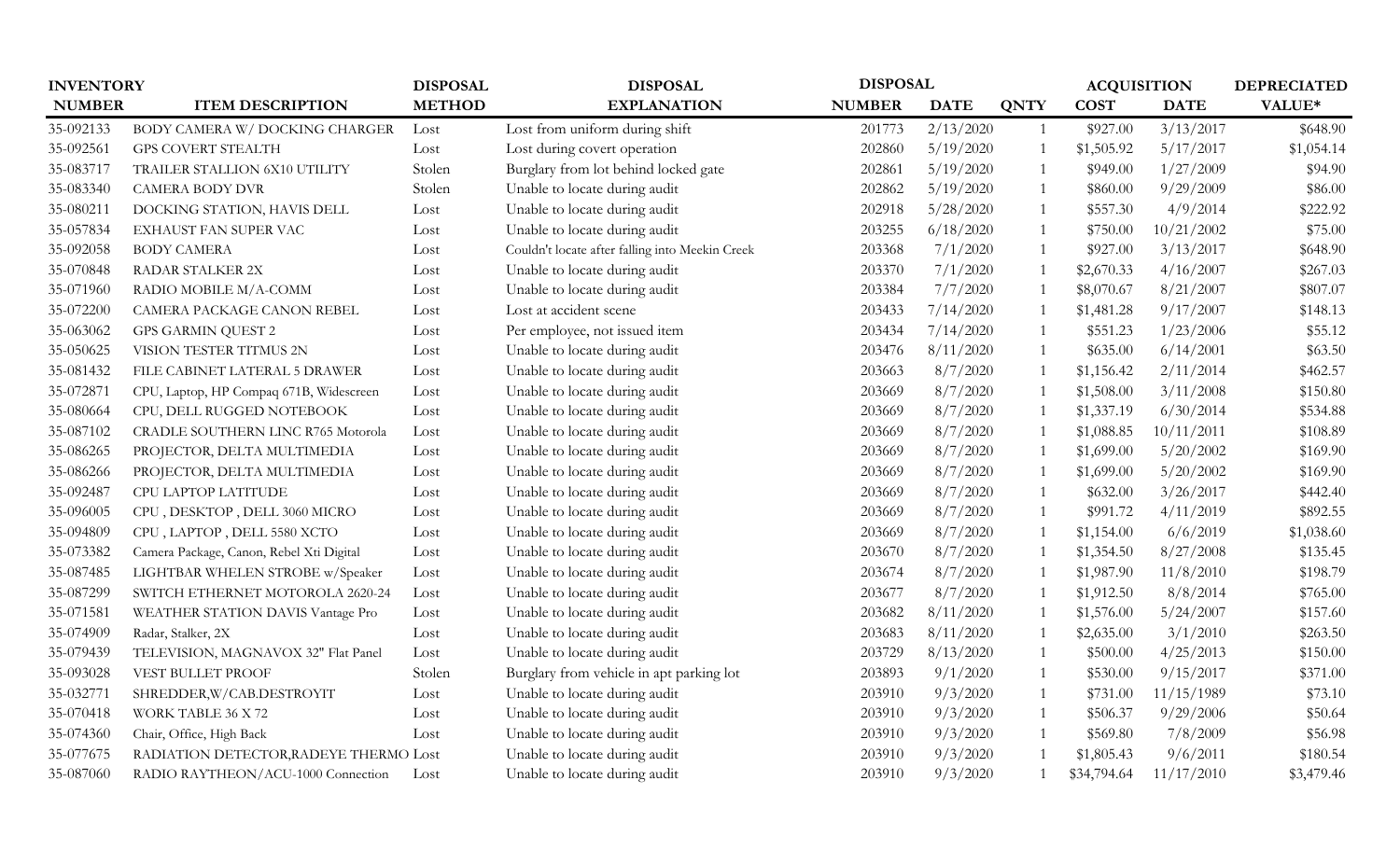| <b>INVENTORY</b> |                                          | <b>DISPOSAL</b> | <b>DISPOSAL</b>                                   |               | <b>DISPOSAL</b> |                | <b>ACQUISITION</b> |             | <b>DEPRECIATED</b> |
|------------------|------------------------------------------|-----------------|---------------------------------------------------|---------------|-----------------|----------------|--------------------|-------------|--------------------|
| <b>NUMBER</b>    | <b>ITEM DESCRIPTION</b>                  | <b>METHOD</b>   | <b>EXPLANATION</b>                                | <b>NUMBER</b> | <b>DATE</b>     | <b>QNTY</b>    | <b>COST</b>        | <b>DATE</b> | VALUE*             |
| 35-087061        | RADIO RAYTHEON/ACU-1000 Connection       | Lost            | Unable to locate during audit                     | 203910        | 9/3/2020        |                | \$34,794.64        | 11/17/2010  | \$3,479.46         |
| 35-087157        | RADIO HARRIS M7300 7/800 MOBILE          | Lost            | Unable to locate during audit                     | 203910        | 9/3/2020        |                | \$1,865.00         | 8/3/2012    | \$373.00           |
| 35-087875        | HARD DRIVE TOSHIBA CANVIO 1TB            | Lost            | Unable to locate during audit                     | 203910        | 9/3/2020        |                | \$52.25            | 8/17/2015   | \$26.13            |
| 35-091173        | BODY CAMERA W/DOCKING CHARGER            | Lost            | Unable to locate during audit                     | 203910        | 9/3/2020        |                | \$927.00           | 3/13/2017   | \$648.90           |
| 35-082947        | CPU ASUS ALL IN ONE Auto Test Station    | Lost            | Unable to locate after employee retirement        | 203940        | 9/14/2020       |                | \$2,000.00         | 3/6/2015    | \$1,000.00         |
| 35-088727        | CAMERA BODY CAM KIT HD                   | Lost            | Unable to locate during audit                     | 203954        | 9/15/2020       |                | \$428.95           | 4/23/2015   | \$214.48           |
| 35-093714        | RADAR STALKER 2X                         | Lost            | Unable to locate during audit                     | 203973        | 9/16/2020       |                | \$2,865.00         | 1/16/2018   | \$2,292.00         |
| 35-031402        | CLEANER, CARPET-MACH BUFFER FL           | Lost            | Unable to locate during audit                     | 204297        | 9/23/2020       |                | \$609.00           | 6/15/1989   | \$60.90            |
| 35-074844        | Docking Station, Ledco, CF19             | Lost            | Unable to locate during audit                     | 204297        | 9/23/2020       |                | \$535.00           | 1/25/2010   | \$53.50            |
| 35-090951        | <b>BODY CAMERA W/DOCKING CHARGER</b>     | Lost            | Unable to locate during audit                     | 204299        | 9/23/2020       |                | \$927.00           | 3/13/2017   | \$648.90           |
| Totals           |                                          |                 |                                                   |               |                 |                | 49 \$130,159.27    |             | \$25,424.58        |
|                  |                                          |                 |                                                   |               |                 |                |                    |             |                    |
|                  | Retirement Systems of Alabama (42)       |                 |                                                   |               |                 |                |                    |             |                    |
| 42-008992        | PORTABLE RADIO                           | Lost            | Terminated employee didn't turn in item           | 203914        | 9/4/2020        |                | \$603.00           | 3/22/2019   | \$542.70           |
| <b>Totals</b>    |                                          |                 |                                                   |               |                 | $\mathbf{1}$   | \$603.00           |             | \$542.70           |
|                  |                                          |                 |                                                   |               |                 |                |                    |             |                    |
|                  | <b>ALABAMA STATE PORT AUTHORITY (47)</b> |                 |                                                   |               |                 |                |                    |             |                    |
| 47-034565        | <b>HANDHELD RADIO</b>                    | Lost            | Unable to locate during internal audit            | 203836        | 8/25/2020       |                | \$500.00           | 6/6/2018    | \$400.00           |
| 47-034194        | PORTABLE RADIO                           | Lost            | Unable to locate during internal audit            | 204359        | 9/29/2020       |                | \$699.50           | 11/18/2011  | \$69.95            |
| 47-030320        | 3 TON HOIST                              | Lost            | Damaged in derailment & inadvertently disposed    | 204360        | 9/29/2020       |                | \$515.00           | 6/2/2017    | \$360.50           |
| 47-005625        | FORKLIFT-HYSTER, ASD#261, S#D6D-         | Lost            | Inoperable, used for parts & sold for scrap metal | 204361        | 9/29/2020       |                | \$23,304.00        | 12/1/1975   | \$2,330.40         |
| 47-006763        | HOPPER, SELF-DUMPING #1                  | Lost            | Unable to locate during internal audit            | 204362        | 9/29/2020       |                | \$1,372.35         | 4/1/1981    | \$137.24           |
| 47-030087        | WIRELESS HOTSPOT                         | Lost            | Unable to locate during internal audit            | 204363        | 9/29/2020       |                | \$794.24           | 8/11/2014   | \$317.70           |
| Totals           |                                          |                 |                                                   |               |                 | 6              | \$27,185.09        |             | \$3,615.78         |
|                  |                                          |                 |                                                   |               |                 |                |                    |             |                    |
|                  | Department of Conservation-Parks (54)    |                 |                                                   |               |                 |                |                    |             |                    |
| 54-024404        | <b>ATV 4 WHEELER 4WD</b>                 | Lost            | Unable to locate during internal audit            | 204292        | 9/25/2020       |                | \$5,620.00         | 7/24/1997   | \$562.00           |
| 54-083366        | WINCH 9.5TI 12V                          | Lost            | Unable to locate during internal audit            | 204292        | 9/25/2020       |                | \$1,025.00         | 5/22/2006   | \$102.50           |
| <b>Totals</b>    |                                          |                 |                                                   |               |                 | $\overline{2}$ | \$6,645.00         |             | \$664.50           |
|                  |                                          |                 |                                                   |               |                 |                |                    |             |                    |
|                  | <b>Emergency Management Agency (57)</b>  |                 |                                                   |               |                 |                |                    |             |                    |
| 57-012898        | Laptop, HP ProBook 640 G4                | Stolen          | Stolen from employee's vehicle                    | 201527        | 1/27/2020       |                | \$1,113.00         | 9/4/2018    | \$1,001.70         |
| <b>Totals</b>    |                                          |                 |                                                   |               |                 | 1              | \$1,113.00         |             | \$1,001.70         |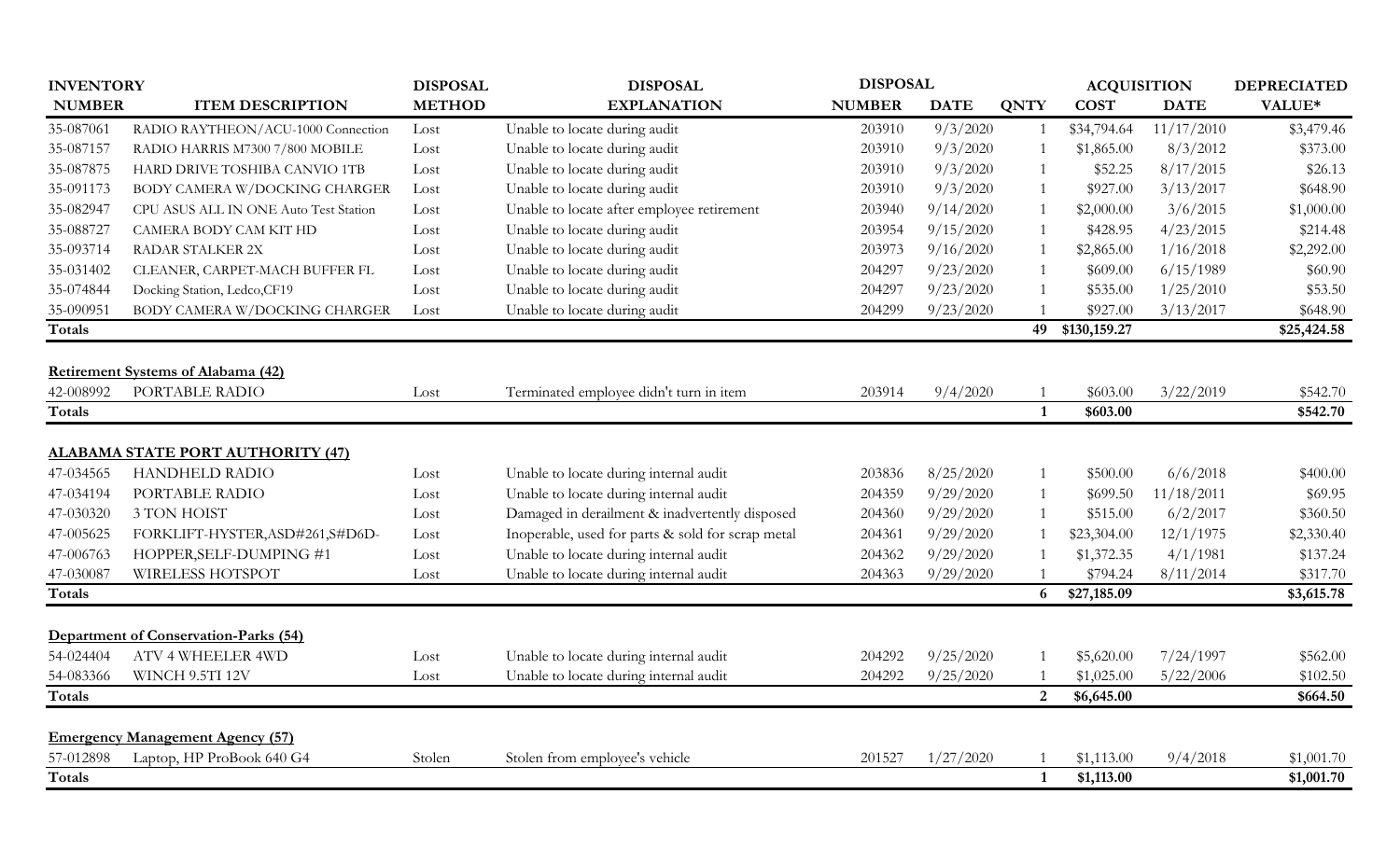| <b>INVENTORY</b>           |                                                                  | <b>DISPOSAL</b> | <b>DISPOSAL</b>                                                                  |               | <b>DISPOSAL</b> |                | <b>ACQUISITION</b> |             | <b>DEPRECIATED</b>   |
|----------------------------|------------------------------------------------------------------|-----------------|----------------------------------------------------------------------------------|---------------|-----------------|----------------|--------------------|-------------|----------------------|
| <b>NUMBER</b>              | <b>ITEM DESCRIPTION</b>                                          | <b>METHOD</b>   | <b>EXPLANATION</b>                                                               | <b>NUMBER</b> | <b>DATE</b>     | <b>QNTY</b>    | <b>COST</b>        | <b>DATE</b> | VALUE*               |
|                            | <b>Insurance Department (58)</b>                                 |                 |                                                                                  |               |                 |                |                    |             |                      |
| 58-004769                  | 3 TB EXTERNAL HARD DRIVE                                         | Lost            |                                                                                  | 204334        | 9/25/2020       |                | \$134.39           | 3/18/2020   | \$134.39             |
| 58-004783                  | <b>3 TB EXTERNAL HARD DRIVE</b>                                  |                 | Unable to locate during internal audit<br>Unable to locate during internal audit | 204334        |                 |                | \$134.39           |             |                      |
| Totals                     |                                                                  | Lost            |                                                                                  |               | 9/25/2020       | 2              | \$268.78           | 3/18/2020   | \$134.39<br>\$268.78 |
|                            |                                                                  |                 |                                                                                  |               |                 |                |                    |             |                      |
|                            | <b>Department of Forensic Sciences (61)</b>                      |                 |                                                                                  |               |                 |                |                    |             |                      |
| 61-009132                  | <b>CAMERA DIGITAL</b>                                            | Lost            | Unable to locate after conference                                                | 200288        | 11/5/2019       |                | \$1,587.00         | 4/26/2007   | \$158.70             |
| <b>Totals</b>              |                                                                  |                 |                                                                                  |               |                 | $\mathbf{1}$   | \$1,587.00         |             | \$158.70             |
|                            |                                                                  |                 |                                                                                  |               |                 |                |                    |             |                      |
| 62-000121                  | LEGISLATIVE SERVICES AGCY - LAW INSTITUTE (62)<br><b>PRINTER</b> | Lost            | Unable to locate after office move                                               | 200902        | 11/18/2019      |                | \$1,325.00         | 9/15/1995   | \$132.50             |
| <b>Totals</b>              |                                                                  |                 |                                                                                  |               |                 | $\mathbf{1}$   | \$1,325.00         |             | \$132.50             |
|                            |                                                                  |                 |                                                                                  |               |                 |                |                    |             |                      |
|                            | Alabama Dept. of Environmental Management (74)                   |                 |                                                                                  |               |                 |                |                    |             |                      |
| 74-018884                  | PC Laptop Fujitsu T904                                           | Lost            | Unable to locate after training class                                            | 201010        | 2/13/2020       |                | \$1,751.27         | 12/30/2014  | \$875.64             |
| 74-018763                  | PC Fujitsu Esprimo                                               | Lost            | Unable to locate after equipment upgrade                                         | 201011        | 2/13/2020       |                | \$786.75           | 7/28/2014   | \$314.70             |
| Totals                     |                                                                  |                 |                                                                                  |               |                 | $\overline{2}$ | \$2,538.02         |             | \$1,190.34           |
| <b>Youth Services (83)</b> |                                                                  |                 |                                                                                  |               |                 |                |                    |             |                      |
| 83-031284                  | LAWN TRACTOR, TURF TIGER, 27HP                                   | Stolen          | Theft of property from repair shop                                               | 201401        | 1/21/2020       |                | \$7,187.00         | 4/15/2003   | \$718.70             |
| 83-032406                  | JOHN DEERE GATOR 4 WHEELER                                       | Stolen          | Theft of property from repair shop                                               | 201401        | 1/21/2020       |                | \$9,100.00         | 9/23/2010   | \$910.00             |
| Totals                     |                                                                  |                 |                                                                                  |               |                 | 2 <sup>1</sup> | \$16,287.00        |             | \$1,628.70           |
|                            |                                                                  |                 |                                                                                  |               |                 |                |                    |             |                      |
|                            | Alabama Space & Rocket Center (92)                               |                 |                                                                                  |               |                 |                |                    |             |                      |
| 92-010150                  | <b>COMPUTER</b>                                                  | Lost            | Unable to locate during internal audit                                           | 200001        | 10/15/2019      |                | \$500.00           | 2/9/2010    | \$50.00              |
| 92-010293                  | <b>SWITCH</b>                                                    | Lost            | Unable to locate during internal audit                                           | 200001        | 10/15/2019      |                | \$2,069.00         | 5/25/2011   | \$206.90             |
| 92-010375                  | Painting, Gagarin Remembered                                     | Lost            | Unable to locate during internal audit                                           | 200001        | 10/15/2019      |                | \$500.00           | 1/20/2012   | \$100.00             |
| 92-010634                  | Monitor Computer all in one                                      | Lost            | Unable to locate during internal audit                                           | 200001        | 10/15/2019      |                | \$500.00           | 11/27/2013  | \$200.00             |
| 92-010640                  | Monitor Computer all in one                                      | Lost            | Unable to locate during internal audit                                           | 200001        | 10/15/2019      |                | \$500.00           | 12/2/2013   | \$200.00             |
| 92-010927                  | All-in-one Computer                                              | Lost            | Unable to locate during internal audit                                           | 200001        | 10/15/2019      |                | \$1,071.00         | 11/12/2015  | \$642.60             |
| 92-010962                  | All-in-one Computer                                              | Lost            | Unable to locate during internal audit                                           | 200001        | 10/15/2019      |                | \$979.00           | 11/12/2015  | \$587.40             |
| 92-010977                  | All-in-one Computer                                              | Lost            | Unable to locate during internal audit                                           | 200001        | 10/15/2019      |                | \$979.00           | 11/12/2015  | \$587.40             |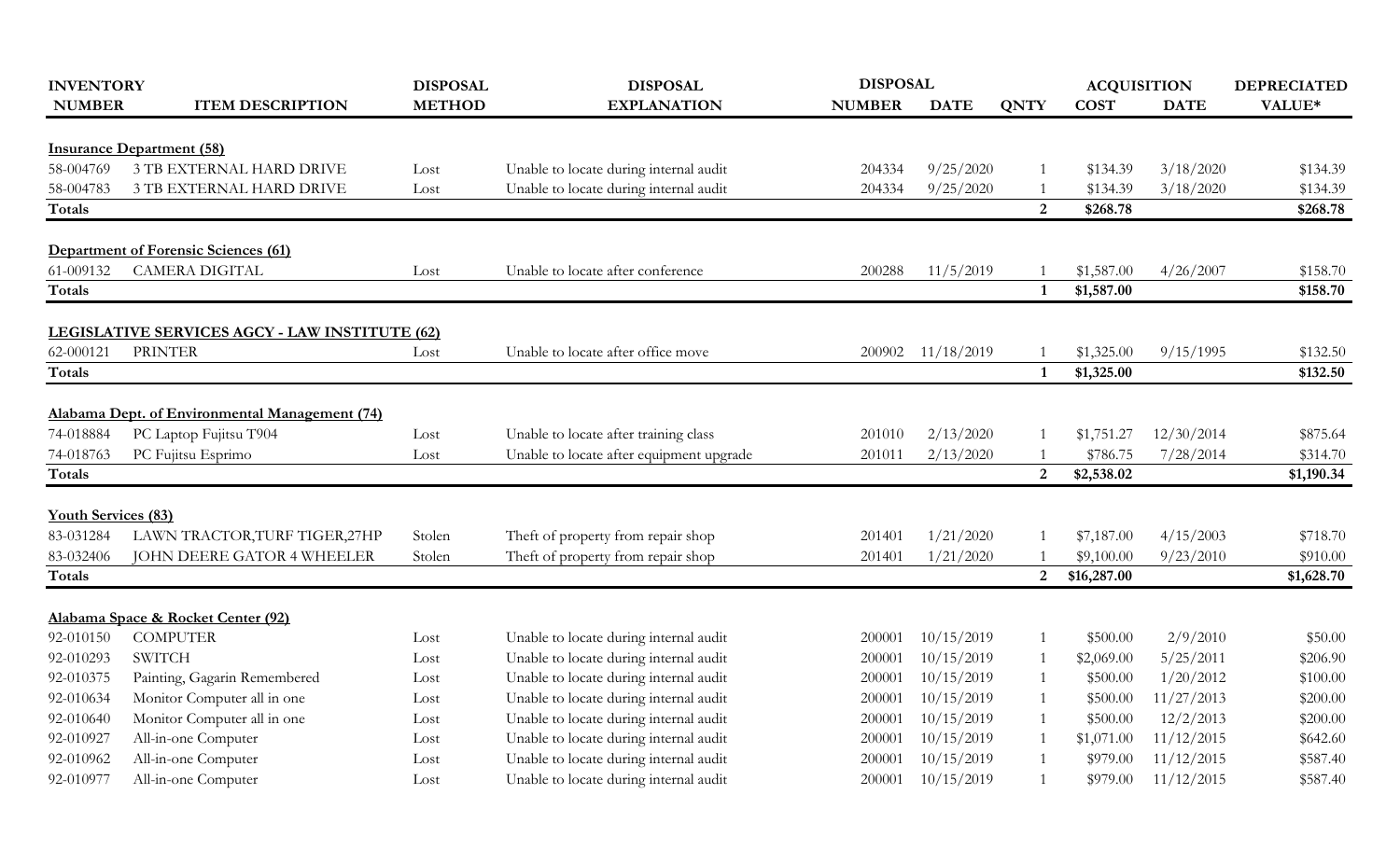| <b>INVENTORY</b> |                                      | <b>DISPOSAL</b> | <b>DISPOSAL</b>                        | <b>DISPOSAL</b> |             |                | <b>ACQUISITION</b> |             | <b>DEPRECIATED</b> |
|------------------|--------------------------------------|-----------------|----------------------------------------|-----------------|-------------|----------------|--------------------|-------------|--------------------|
| <b>NUMBER</b>    | <b>ITEM DESCRIPTION</b>              | <b>METHOD</b>   | <b>EXPLANATION</b>                     | <b>NUMBER</b>   | <b>DATE</b> | <b>QNTY</b>    | <b>COST</b>        | <b>DATE</b> | VALUE*             |
| 92-010979        | All-in-one Computer                  | Lost            | Unable to locate during internal audit | 200001          | 10/15/2019  | 1              | \$979.00           | 11/12/2015  | \$587.40           |
| 92-011079        | Tablet                               | Lost            | Unable to locate during internal audit | 200001          | 10/15/2019  | $\mathbf{1}$   | \$300.00           | 7/15/2016   | \$180.00           |
| 92-011358        | Computer, Laptop                     | Lost            | Unable to locate during internal audit | 200001          | 10/15/2019  | $\overline{1}$ | \$899.00           | 3/8/2017    | \$629.30           |
| 92-011655        | Tablet, zenpad                       | Lost            | Unable to locate during internal audit | 200001          | 10/15/2019  | $\overline{1}$ | \$168.99           | 2/6/2018    | \$135.19           |
| 92-011018        | Computer, laptop                     | Lost            | Unable to locate during internal audit | 200124          | 10/15/2019  | $\overline{1}$ | \$684.00           | 7/13/2016   | \$410.40           |
| 92-008192        | <b>MICROPHONE</b>                    | Lost            | Unable to locate during audit          | 201039          | 12/11/2019  | $\overline{1}$ | \$500.00           | 12/3/1998   | \$50.00            |
| 92-010663        | Monitor Computer all in one          | Lost            | Unable to locate during audit          | 201039          | 12/11/2019  |                | \$500.00           | 12/2/2013   | \$200.00           |
| 92-011082        | Ipad, tablet                         | Lost            | Unable to locate during audit          | 201039          | 12/11/2019  | $\overline{1}$ | \$300.00           | 7/15/2016   | \$180.00           |
| Totals           |                                      |                 |                                        |                 |             | 16             | \$11,428.99        |             | \$11,428.99        |
|                  |                                      |                 |                                        |                 |             |                |                    |             |                    |
|                  | ADMINISTRATIVE OFFICE OF COURTS (AC) |                 |                                        |                 |             |                |                    |             |                    |
| AC-020580 LAPTOP |                                      | Stolen          | Theft of property from courthouse      | 200223          | 10/28/2019  | -1             | \$1,064.16         | 3/26/2014   | \$425.66           |
| AC-022727        | LAPTOP                               | Lost            | Missing from employee office           | 200425          | 10/30/2019  | $\mathbf{1}$   | \$1,177.92         | 2/13/2019   | \$1,060.13         |
|                  | AC-006391B REAR SVC. UNIT            | Lost            | Unable to locate during audit          | 200426          | 10/30/2019  |                | \$3,054.00         | 1/1/1995    | \$305.40           |
|                  | AC-006683B FILE BOXES                | Lost            | Unable to locate during audit          | 200426          | 10/30/2019  | $\overline{1}$ | \$3,684.00         | 1/1/1995    | \$368.40           |
|                  | AC-015559A VIDEO RECORDER            | Lost            | Unable to locate during audit          | 200426          | 10/30/2019  | $\overline{1}$ | \$873.00           | 10/3/1986   | \$87.30            |
|                  | AC-015560A VIDEO RECORDER            | Lost            | Unable to locate during audit          | 200426          | 10/30/2019  | $\overline{1}$ | \$873.00           | 10/3/1986   | \$87.30            |
|                  | AC-023625A WALK THROUGH METAL DET    | Lost            | Unable to locate during audit          | 200426          | 10/30/2019  | $\overline{1}$ | \$4,600.00         | 1/1/1995    | \$460.00           |
| AC-010765        | <b>NUMBER MACHINE</b>                | Lost            | Unable to locate during audit          | 200426          | 10/30/2019  |                | \$820.00           | 8/4/2004    | \$82.00            |
| AC-010905        | <b>LAPTOP COMPUTER</b>               | Lost            | Unable to locate during audit          | 200426          | 10/30/2019  | -1             | \$1,514.03         | 10/4/2004   | \$151.40           |
| AC-014765        | <b>COMPUTER</b>                      | Lost            | Unable to locate during audit          | 200426          | 10/30/2019  | $\overline{1}$ | \$870.53           | 5/3/2007    | \$87.05            |
| AC-015746        | <b>COMPUTER</b>                      | Lost            | Unable to locate during audit          | 200426          | 10/30/2019  | $\overline{1}$ | \$870.53           | 9/7/2007    | \$87.05            |
| AC-016077        | <b>COMPUTER</b>                      | Lost            | Unable to locate during audit          | 200426          | 10/30/2019  | $\overline{1}$ | \$870.53           | 4/8/2008    | \$87.05            |
| AC-016828        | <b>SWITCH</b>                        | Lost            | Unable to locate during audit          | 200426          | 10/30/2019  | -1             | \$1,841.90         | 5/27/2009   | \$184.19           |
| AC-018361        | <b>IPAD</b>                          | Lost            | Unable to locate during audit          | 200426          | 10/30/2019  | $\overline{1}$ | \$699.95           | 8/16/2011   | \$70.00            |
| AC-019074        | <b>COMPUTER</b>                      | Lost            | Unable to locate during audit          | 200426          | 10/30/2019  | $\overline{1}$ | \$630.45           | 2/12/2013   | \$189.14           |
| AC-019688        | <b>SWITCH</b>                        | Lost            | Unable to locate during audit          | 200426          | 10/30/2019  | -1             | \$1,219.65         | 6/28/2013   | \$365.90           |
| AC-019693        | <b>SWITCH</b>                        | Lost            | Unable to locate during audit          | 200426          | 10/30/2019  | $\overline{1}$ | \$1,219.65         | 6/28/2013   | \$365.90           |
| AC-020245        | <b>COMPUTER</b>                      | Lost            | Unable to locate during audit          | 200426          | 10/30/2019  | $\overline{1}$ | \$635.32           | 2/7/2014    | \$254.13           |
| AC-020993        | HP PROBOOK LAPTOP                    | Lost            | Unable to locate during audit          | 200426          | 10/30/2019  | $\overline{1}$ | \$721.05           | 6/19/2014   | \$288.42           |
| AC-020996        | HP PROBOOK LAPTOP                    | Lost            | Unable to locate during audit          | 200426          | 10/30/2019  | $\overline{1}$ | \$721.05           | 6/19/2014   | \$288.42           |
| AC-021172        | <b>SCANNER</b>                       | Lost            | Unable to locate during audit          | 200426          | 10/30/2019  | $\mathbf{1}$   | \$949.00           | 7/29/2016   | \$569.40           |
| AC-021280        | <b>SCANNER</b>                       | Lost            | Unable to locate during audit          | 200426          | 10/30/2019  | $\overline{1}$ | \$949.00           | 7/29/2016   | \$569.40           |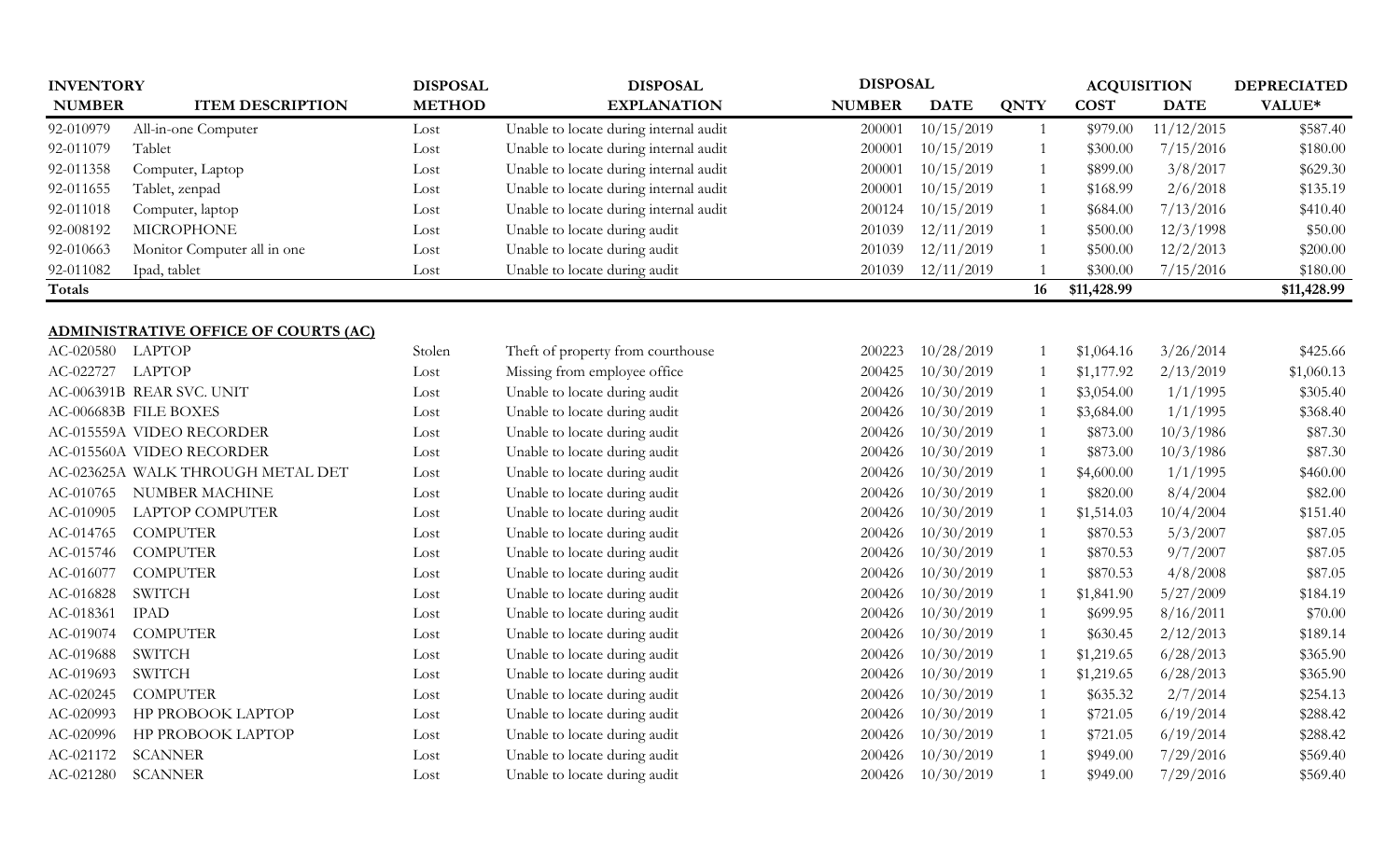| <b>INVENTORY</b> |                                                 | <b>DISPOSAL</b> | <b>DISPOSAL</b>                                              |               | <b>DISPOSAL</b> |                |             | <b>ACQUISITION</b> |             |  |
|------------------|-------------------------------------------------|-----------------|--------------------------------------------------------------|---------------|-----------------|----------------|-------------|--------------------|-------------|--|
| <b>NUMBER</b>    | <b>ITEM DESCRIPTION</b>                         | <b>METHOD</b>   | <b>EXPLANATION</b>                                           | <b>NUMBER</b> | <b>DATE</b>     | <b>QNTY</b>    | <b>COST</b> | <b>DATE</b>        | VALUE*      |  |
| AC-021331        | <b>SCANNER</b>                                  | Lost            | Unable to locate during audit                                | 200426        | 10/30/2019      | 1              | \$949.00    | 7/29/2016          | \$569.40    |  |
|                  | AC-021654B SURFACE PRO 4                        | Lost            | Unable to locate during audit                                | 200426        | 10/30/2019      | 1              | \$1,306.22  | 2/15/2017          | \$914.35    |  |
| AC-022207        | <b>SURFACE LAPTOP</b>                           | Lost            | Unable to locate during audit                                | 200426        | 10/30/2019      |                | \$1,532.64  | 8/18/2018          | \$1,226.11  |  |
| AC-022382        | <b>SCANNER</b>                                  | Lost            | Unable to locate during audit                                | 200426        | 10/30/2019      | $\mathbf{1}$   | \$981.85    | 2/11/2019          | \$883.67    |  |
| AC-022413        | <b>SCANNER</b>                                  | Lost            | Unable to locate during audit                                | 200426        | 10/30/2019      | $\mathbf{1}$   | \$981.85    | 2/11/2019          | \$883.67    |  |
| AC-020083        | LAPTOP                                          | Stolen          | Burglary from employee vehicle                               | 200914        | 11/22/2019      |                | \$1,062.79  | 3/4/2014           | \$425.12    |  |
| Totals           |                                                 |                 |                                                              |               |                 | 28             | \$36,673.07 |                    | \$11,335.94 |  |
|                  |                                                 |                 |                                                              |               |                 |                |             |                    |             |  |
|                  | Alabama Music Hall of Fame (BF)                 |                 |                                                              |               |                 |                |             |                    |             |  |
| BF-000091        | CASH-REGISTER, CASH, SHARP                      | Lost            | Unable to locate during audit                                | 201472        | 9/29/2020       | -1             | \$849.00    | 7/15/1990          | \$84.90     |  |
| BF-000229        | FILE, LAT, #DRWS                                | Lost            | Unable to locate during audit                                | 201473        | 9/29/2020       |                | \$528.00    | 4/4/1997           | \$52.80     |  |
| Totals           |                                                 |                 |                                                              |               |                 | $\overline{2}$ | \$1,377.00  |                    | \$137.70    |  |
|                  |                                                 |                 |                                                              |               |                 |                |             |                    |             |  |
|                  | <b>DEPT OF TRANSPORTATION-HIGHWAY DEPT (HD)</b> |                 |                                                              |               |                 |                |             |                    |             |  |
| HD-100213        | CPU, TABLET                                     | Stolen          | Theft of property from project office                        | AM20005       | 10/22/2019      |                | \$530.93    | 9/1/2017           | \$371.65    |  |
| HD-102546        | DESK, SINGLE PEDASTAL                           | Stolen          | Theft of property from storage area                          | AM20008       | 10/22/2019      | 1              | \$2,077.61  | 12/10/2018         | \$1,869.85  |  |
| HD-102552        | DESK-W/RETURN UNIT                              | Stolen          | Theft of property from storage area                          | AM20008       | 10/22/2019      | 1              | \$536.59    | 12/10/2018         | \$482.93    |  |
| HD-091687        | COMPUTER, LAPTOP                                | Stolen          | Theft of property from unlocked truck inside fenced lAM20042 |               | 12/10/2019      | 1              | \$1,048.20  | 5/23/2012          | \$209.64    |  |
| HD-079238        | PROJECTOR, CPU/VIDEO/DATA                       | Stolen          | Theft of property from Tuscaloosa office                     | AM20043       | 12/17/2019      | $\mathbf{1}$   | \$1,849.00  | 10/31/2005         | \$184.90    |  |
| HD-088544        | WORKSTATION, CADD                               | Stolen          | Theft of property from Tuscaloosa office                     | AM20043       | 12/17/2019      | $\mathbf{1}$   | \$4,531.00  | 3/25/2011          | \$453.10    |  |
| HD-092276        | CPU-PERSONAL COMPUTER                           | Stolen          | Theft of property from Tuscaloosa office                     | AM20043       | 12/17/2019      | $\mathbf{1}$   | \$784.81    | 8/22/2013          | \$235.44    |  |
| HD-093240        | SWITCH, VOICE                                   | Stolen          | Theft of property from Tuscaloosa office                     | AM20043       | 12/17/2019      |                | \$1,447.10  | 3/10/2014          | \$578.84    |  |
| HD-087670        | CPU, TABLET                                     | Lost            | Unable to locate during audit                                | AM20052       | 12/20/2019      | $\mathbf{1}$   | \$1,743.50  | 9/20/2010          | \$174.35    |  |
| HD-091644        | COMPUTER, LAPTOP                                | Lost            | Unable to locate during audit                                | AM20052       | 12/20/2019      | $\mathbf{1}$   | \$1,048.20  | 5/29/2013          | \$314.46    |  |
| HD-097128        | CPU, TABLET                                     | Lost            | Unable to locate during audit                                | AM20053       | 12/27/2019      | $\mathbf{1}$   | \$1,457.22  | 6/13/2016          | \$874.33    |  |
| HD-080953        | SWITCH, NETWORK 24 PORT                         | Lost            | Unable to locate during audit                                | AM20058       | 1/8/2020        | 1              | \$1,494.51  | 6/27/2006          | \$149.45    |  |
| HD-098099        | COMPUTER, LAPTOP                                | Lost            | Unable to locate during audit                                | AM20058       | 1/8/2020        | 1              | \$1,432.57  | 9/21/2016          | \$859.54    |  |
| HD-086437        | MODULE, WIRELESS MODEM                          | Lost            | Unable to locate during audit                                | AM20063       | 1/23/2020       | $\mathbf{1}$   | \$657.50    | 8/13/2009          | \$65.75     |  |
| HD-093033        | DRIVE, HARD, EXTERNAL                           | Lost            | Unable to locate during audit                                | AM20063       | 1/23/2020       | $\mathbf{1}$   | \$106.10    | 4/1/2008           | \$10.61     |  |
| HD-098013        | CPU, TABLET                                     | Lost            | Unable to locate during audit                                | AM20063       | 1/23/2020       | 1              | \$597.55    | 9/6/2016           | \$358.53    |  |
| HD-102372        | TELEPHONE, CELLULAR                             | Lost            | Unable to locate during audit                                | AM20063       | 1/23/2020       | $\mathbf{1}$   | \$699.99    | 11/5/2018          | \$629.99    |  |
| HD-102099        | CPU, TABLET                                     | Stolen          | Theft of property from vehicle                               | AM20113       | 5/27/2020       | $\mathbf{1}$   | \$531.05    | 8/9/2018           | \$424.84    |  |
| <b>Totals</b>    |                                                 |                 |                                                              |               |                 | 18             | \$22,573.43 |                    | \$8,248.21  |  |